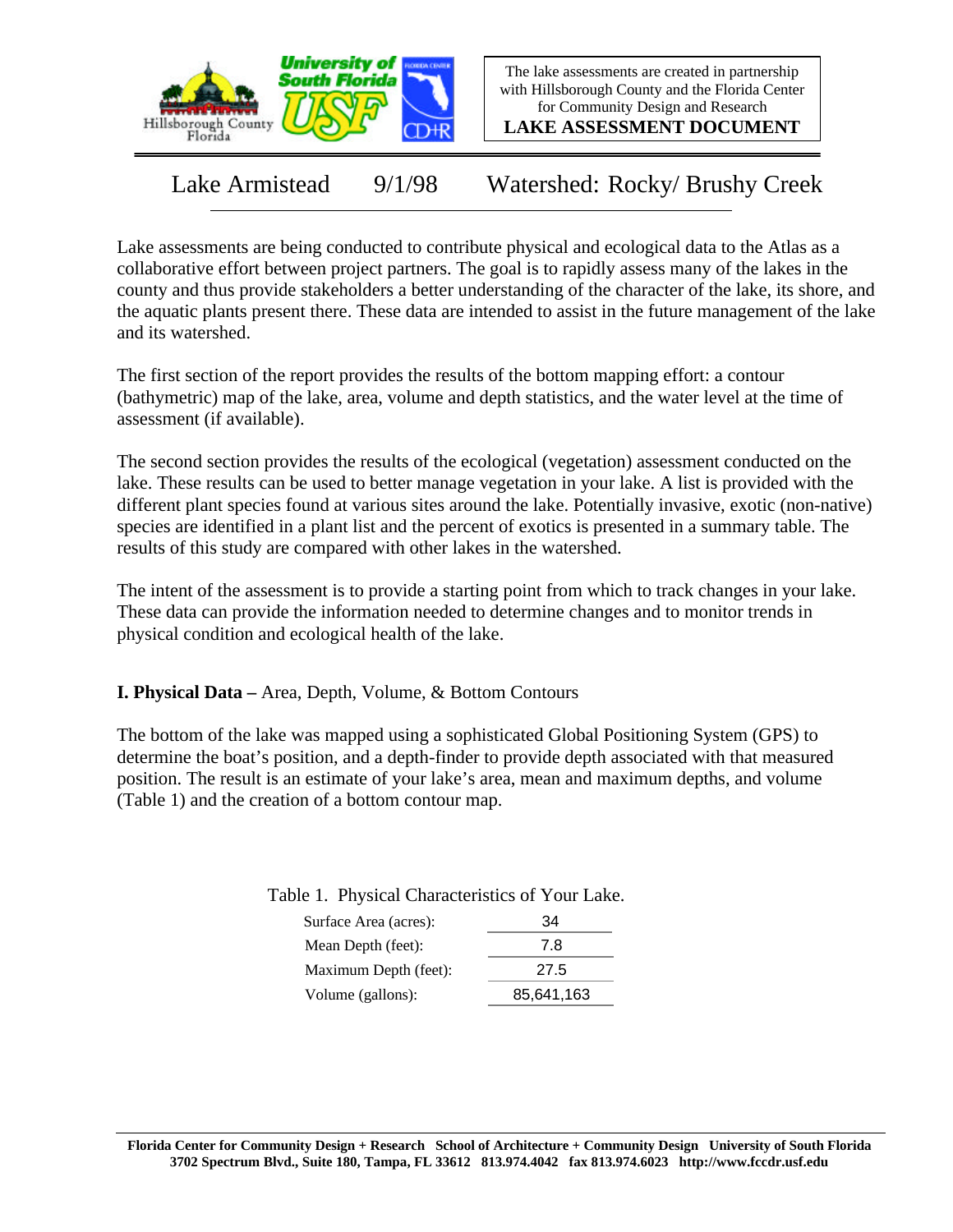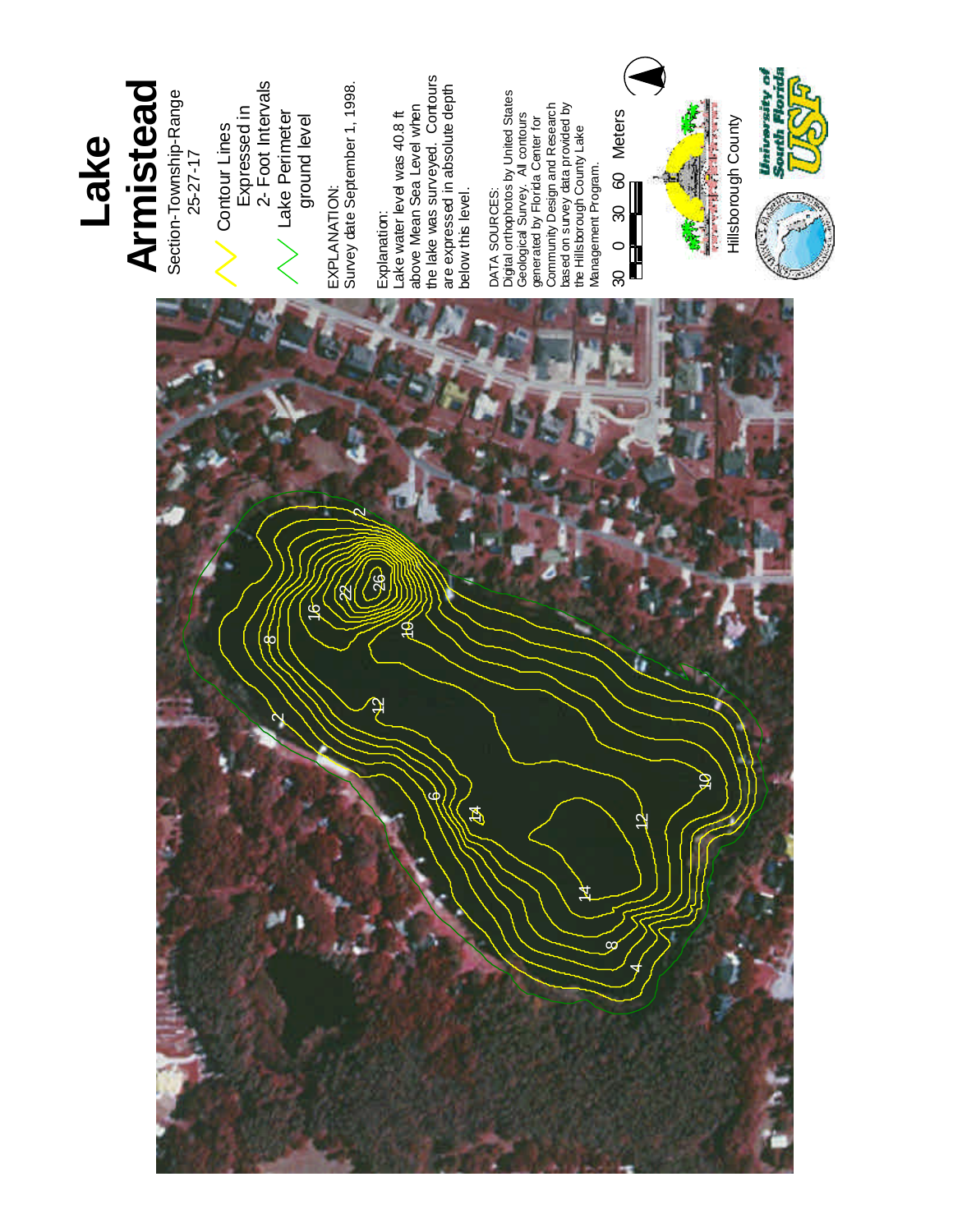

**LAKE ASSESSMENT DOCUMENT**

Lake Armistead 9/1/98 Watershed: Rocky/ Brushy Creek

## **II. Ecological Data**

Aquatic Plant Survey

Approximately equispaced sites are haphazardly mapped around the lake and the aquatic plants at each site are surveyed. The total number of species from all sites is used to approximate the total diversity of aquatic plants and the percent of invasive-exotic plants on the lake and in the watershed (Table 2). Many of these plants are considered ecologically harmful, as they tend to out-compete native species. Such "nuisance" plants can also make boating and other recreational activities difficult or impossible. The common and scientific names of plant species found on your lake are listed in Table 3.

> Table 2. Comparison of species diversity between your lake and other assessed lakes located within your watershed.

|                        |     | Lake Armistead Rocky/ Brushy Creek |
|------------------------|-----|------------------------------------|
|                        |     | (Average)                          |
| Number of Taxa:        | 50  | 35                                 |
| Percent Exotic Plants: | 18% | 18%                                |

Table 3. Botanical and common names of the most commonly found plants on your lake. Percent frequency (of occurence), habit (location where found), status (native or exotic), and EPPC status are provided.

| Common Name                     | <b>Plant Species</b>         | Frequency | Habit     | <b>Status</b> | <b>EPPC</b> |
|---------------------------------|------------------------------|-----------|-----------|---------------|-------------|
| Alligator Weed                  | Alternanthera philoxeroides  | 100%      | Emergent  | Exotic        | Ш           |
| Water Primroses, Primrosewillow | Ludwigia spp.                | 100%      | Emergent  | Unknown       | NL.         |
| Water Spangles, Water Fern      | Salvinia minima              | 100%      | Floating  | Native        | NL.         |
| Cypress                         | Taxodium spp.                | 90%       | Emergent  | Native        | NL.         |
| <b>Pickerel Weed</b>            | Pontederia cordata           | 80%       | Emergent  | Native        | NL.         |
| Cattails                        | Typha spp.                   | 80%       | Emergent  | Native        | <b>NL</b>   |
| Para Grass                      | Urochloa (Brachiaria) mutica | 80%       | Emergent  | Exotic        |             |
| Water Hyacinth                  | Eichhornia crassipes         | 70%       | Floating  | Exotic        |             |
| <b>Torpedo Grass</b>            | Panicum repens               | 70%       | Emergent  | Exotic        |             |
| Marshweeds, Ambulia             | Limnophila spp.              | 60%       | Submersed | Exotic        | <b>NL</b>   |
| <b>Climbing Hempvine</b>        | Mikania scandens             | 60%       | Emergent  | Native        | <b>NL</b>   |
| Maidencane                      | Panicum hemitomon            | 60%       | Emergent  | Native        | <b>NL</b>   |
| Smartweed, Knotweed             | Polygonum spp.               | 60%       | Emergent  | Native        | <b>NL</b>   |
| Common Buttonbush               | Cephalanthus occidentalis    | 50%       | Emergent  | Native        | NL.         |
| <b>Water Sprite</b>             | Ceratopteris thalictroides   | 50%       | Emergent  | Exotic        | <b>NL</b>   |
| Baldwin's Spikerush, Roadgrass  | Eleocharis baldwinii         | 50%       | Submersed | Native        | <b>NL</b>   |

Florida Center for Community Design + Research School of Architecture + Community Design University of South Florida 3702 Spectrum Blvd., Suite 180, Tampa, FL 33612 813.974.4042 fax 813.974.6023 http://www.fccdr.usf.edu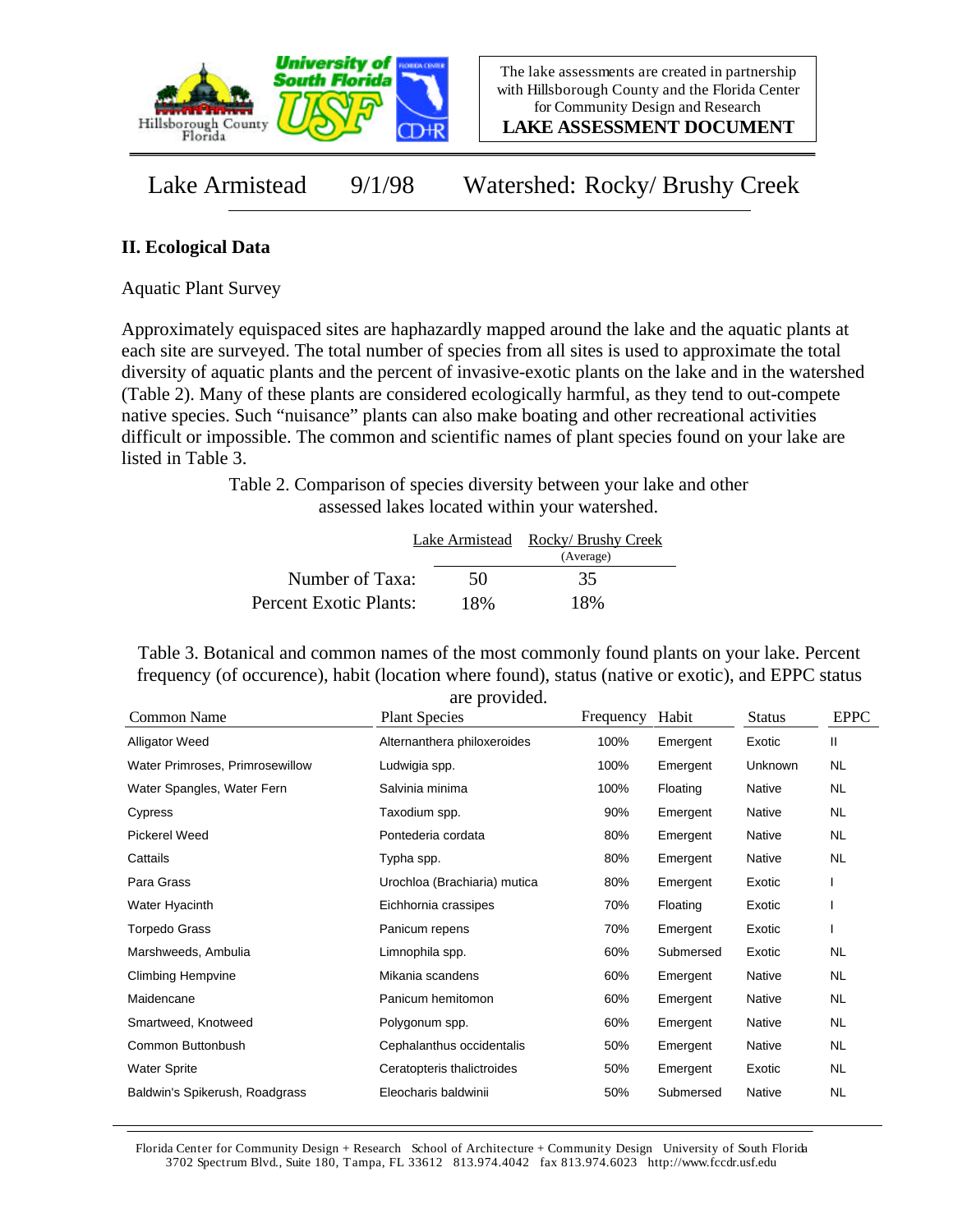## Lake Armistead 9/1/98 Watershed: Rocky/ Brushy Creek

| Spatterdock, Yellow Pondlily           | Nuphar lutea var. advena  | 50% | Floating    | Native  | NL.          |
|----------------------------------------|---------------------------|-----|-------------|---------|--------------|
| Common Bacopa, Herb-Of-Grace           | Bacopa monnieri           | 40% | Submersed   | Native  | <b>NL</b>    |
| Sedge                                  | Cyperus spp.              | 40% | Emergent    | Unknown | <b>NL</b>    |
| <b>Water Purslane</b>                  | Didiplis diandra          | 40% | Submersed   | Unknown | <b>NL</b>    |
| Manyflower Marshpennywort, Water Penny | Hydrocotyl umbellata      | 40% | Emergent    | Native  | <b>NL</b>    |
| Willow                                 | Salix spp.                | 40% | Emergent    | Native  | <b>NL</b>    |
| Southern Red Maple                     | Acer rubrum var. trilobum | 30% | Emergent    | Native  | <b>NL</b>    |
| Algal Mats, Floating                   | Algal spp.                | 30% | Floating    | Unknown | Unknow       |
| Asian Pennywort, Coinwort, Spadeleaf   | Centella asiatica         | 30% | Emergent    | Native  | <b>NL</b>    |
| Dayflower                              | Commelina spp.            | 30% | Emergent    | Exotic  | <b>NL</b>    |
| Manatee Mudflower, Baby's Tears        | Micranthemum glomeratum   | 30% | Submersed   | Native  | <b>NL</b>    |
| Wax Myrtle                             | Myrica cerifera           | 30% | Emergent    | Native  | <b>NL</b>    |
| Bulltongue Arrowhead, Duck Potato      | Sagittaria lancifolia     | 30% | Emergent    | Native  | <b>NL</b>    |
| <b>Burhead Sedge, Cuban Scirpus</b>    | Scirpus cubensis          | 30% | Emergent    | Native  | <b>NL</b>    |
| Swamp Fern                             | Blechnum serrulatum       | 20% | Emergent    | Native  | <b>NL</b>    |
| Bog Hemp, False Nettle                 | Boehmeria cylindrica      | 20% | Emergent    | Native  | <b>NL</b>    |
| Carolina Redroot                       | Lachnanthes caroliniana   | 20% | Emergent    | Native  | <b>NL</b>    |
| Watergrass                             | Luziola fluitans          | 20% | Emergent    | Native  | <b>NL</b>    |
| Punk Tree, Melaleuca                   | Melaleuca quinquenervia   | 20% | Emergent    | Exotic  | $\mathbf{I}$ |
| Shade Mudflower, Baby's Tears          | Micranthemum umbrosum     | 20% | Submersed   | Native  | <b>NL</b>    |
| Marsh Fleabane, Camphorweed            | Pluchea spp.              | 20% | Emergent    | Native  | <b>NL</b>    |
| Horned Beak Rush                       | Rhynchospora cornulata    | 20% | Emergent    | Native  | <b>NL</b>    |
| Marsh St. John's Wort                  | Triadenum virginicum      | 20% | Emergent    | Native  | <b>NL</b>    |
| Bacopa, Water-hyssops                  | Bacopa spp.               | 10% | Submersed   | Native  | <b>NL</b>    |
| Sedge                                  | Carex spp.                | 10% | Emergent    | Unknown |              |
| <b>Buttonweed</b>                      | Diodia virginiana         | 10% | Emergent    | Native  | NL.          |
| Southern Wood Fern                     | Dryopteris Iudoviciana    | 10% | Emergent    | Native  | <b>NL</b>    |
| Dahoon Holly                           | llex cassine              | 10% | Emergent    | Native  | <b>NL</b>    |
| Royal Fern                             | Osmunda regalis           | 10% | Emergent    | Native  | <b>NL</b>    |
| <b>Meadow Beauties</b>                 | Rhexia spp.               | 10% | Terrestrial | Unknown | <b>NL</b>    |
| Bristlegrass, Foxtail                  | Setaria spp               | 10% | Emergent    | Unknown |              |
| Poison Ivy                             | Toxicodendron radicans    | 10% | Emergent    | Native  | <b>NL</b>    |
| Caesar's-weed                          | Urena lobata              | 10% | Emergent    | Exotic  | Ш            |
| Tapegrass                              | Vallisneria americana     | 10% | Submersed   | Native  | <b>NL</b>    |
|                                        |                           |     |             |         |              |